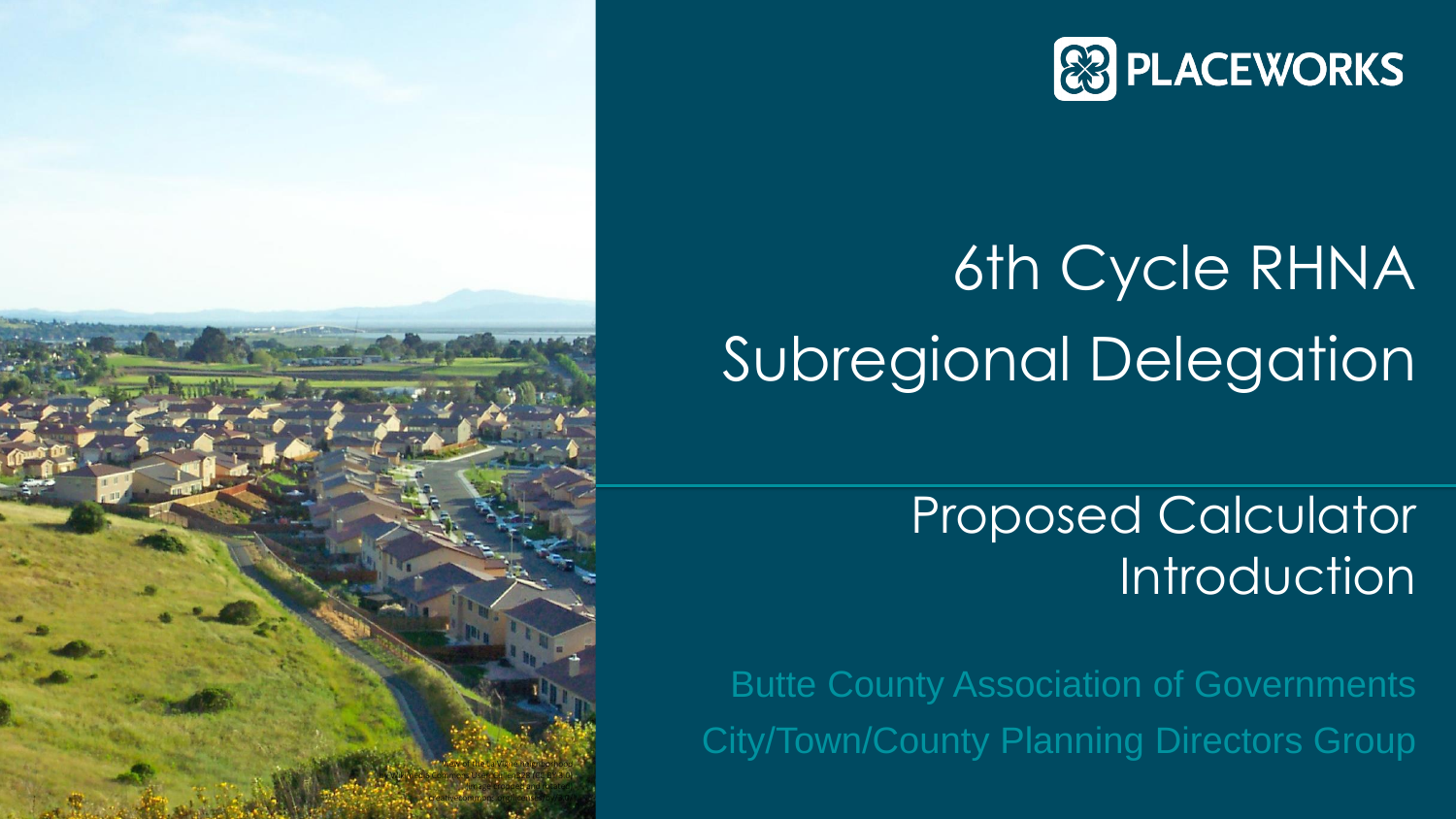Proposed RHNP Calculator Introduction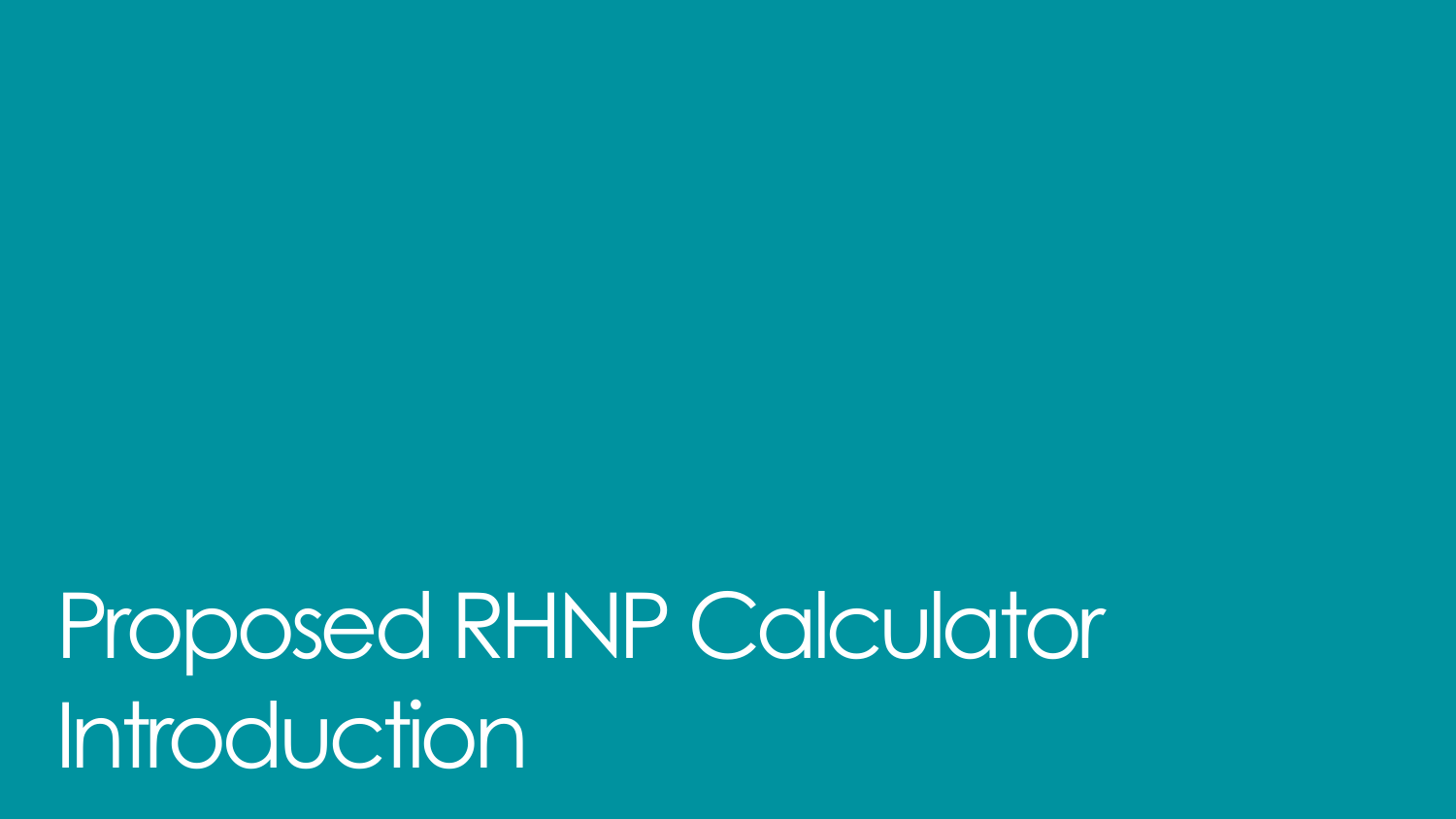# **Calculator Overview**

1. Base allocation

2. Adjustments based on selected factors and weights of each

3. Fire allocation

3. Manual adjustments (if desired)

Final allocation

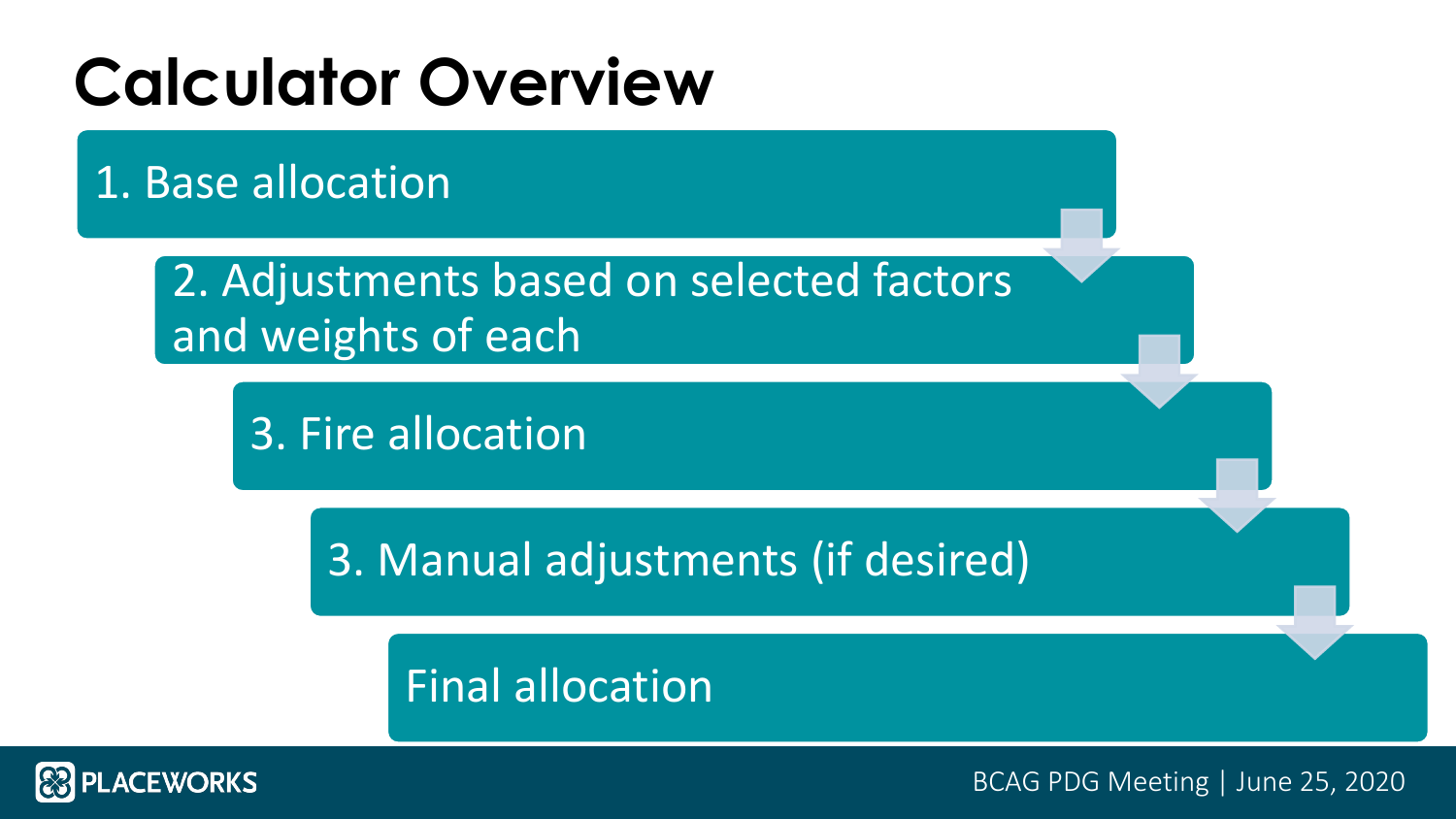- » **HCD total allocation: 15,506**
	- HCD regular growth allocation: **6,703** 
		- **E** Distribute in accordance with BCAG growth distribution

# **1. Base Allocation**

|                              | <b>BCAG Growth Forecast Base</b> |       |
|------------------------------|----------------------------------|-------|
| <b>Jurisdiction</b>          | <b>Distribution</b>              |       |
| <b>Biggs</b>                 | $1\%$                            | 87    |
| Chico                        | 45%                              | 3,016 |
| Gridley                      | 5%                               | 362   |
| Oroville                     | 10%                              | 650   |
| Paradise                     | 6%                               | 375   |
| <b>Unincorporated County</b> | 33%                              | 2,212 |
| Total                        | 100%                             | 6,703 |

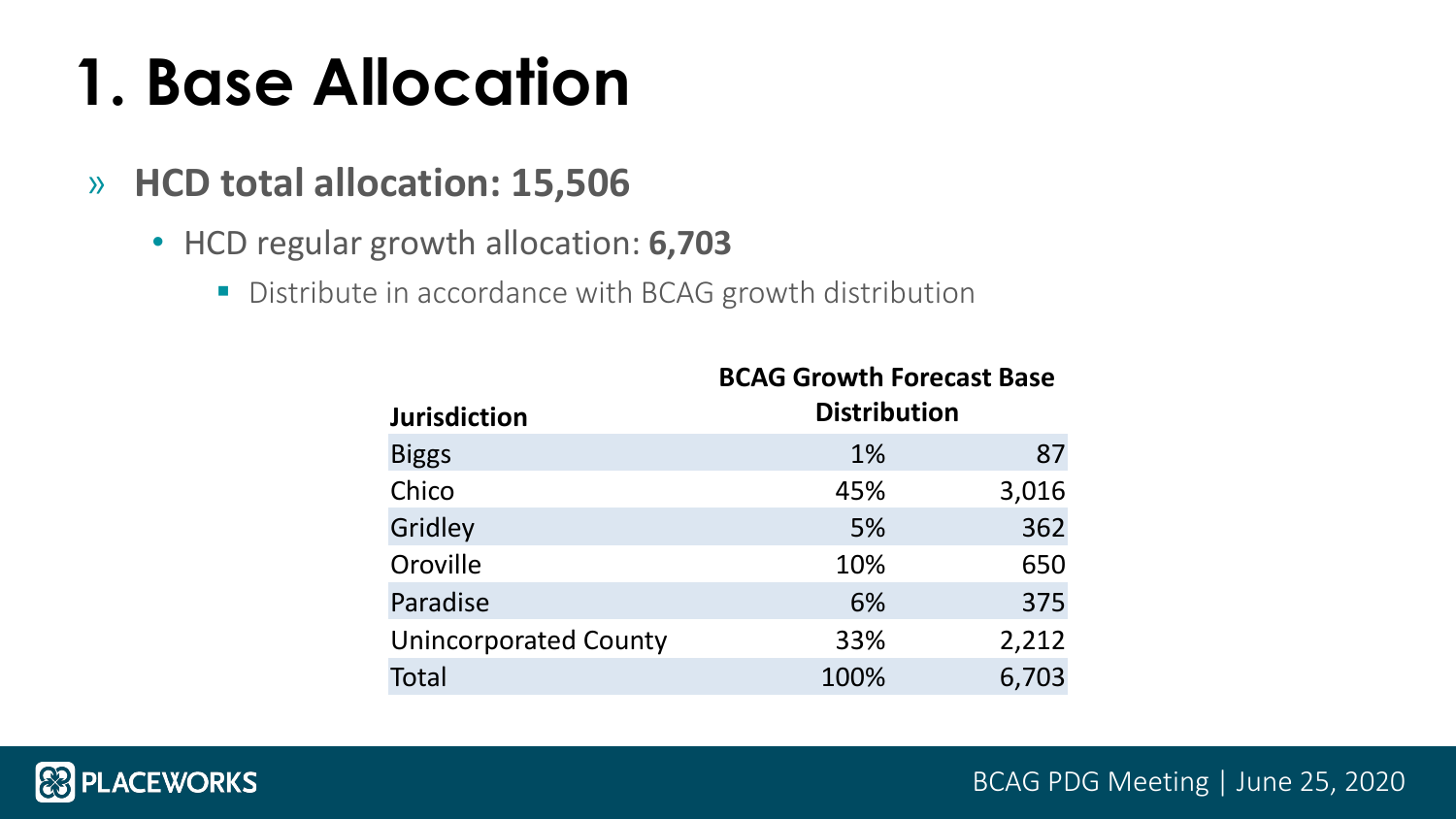# **2. Proposed Factors**

- » **2 equity factor options (address State requirement to affirmatively further fair housing):**
	- TCAC Opportunity Maps
	- Childhood Poverty Status
- » **Distribution of Existing Jobs**
- » **Transit Connectivity**
- » **Fire Hazard Risk**
- » **Dedicated Agriculture and Forest Land**

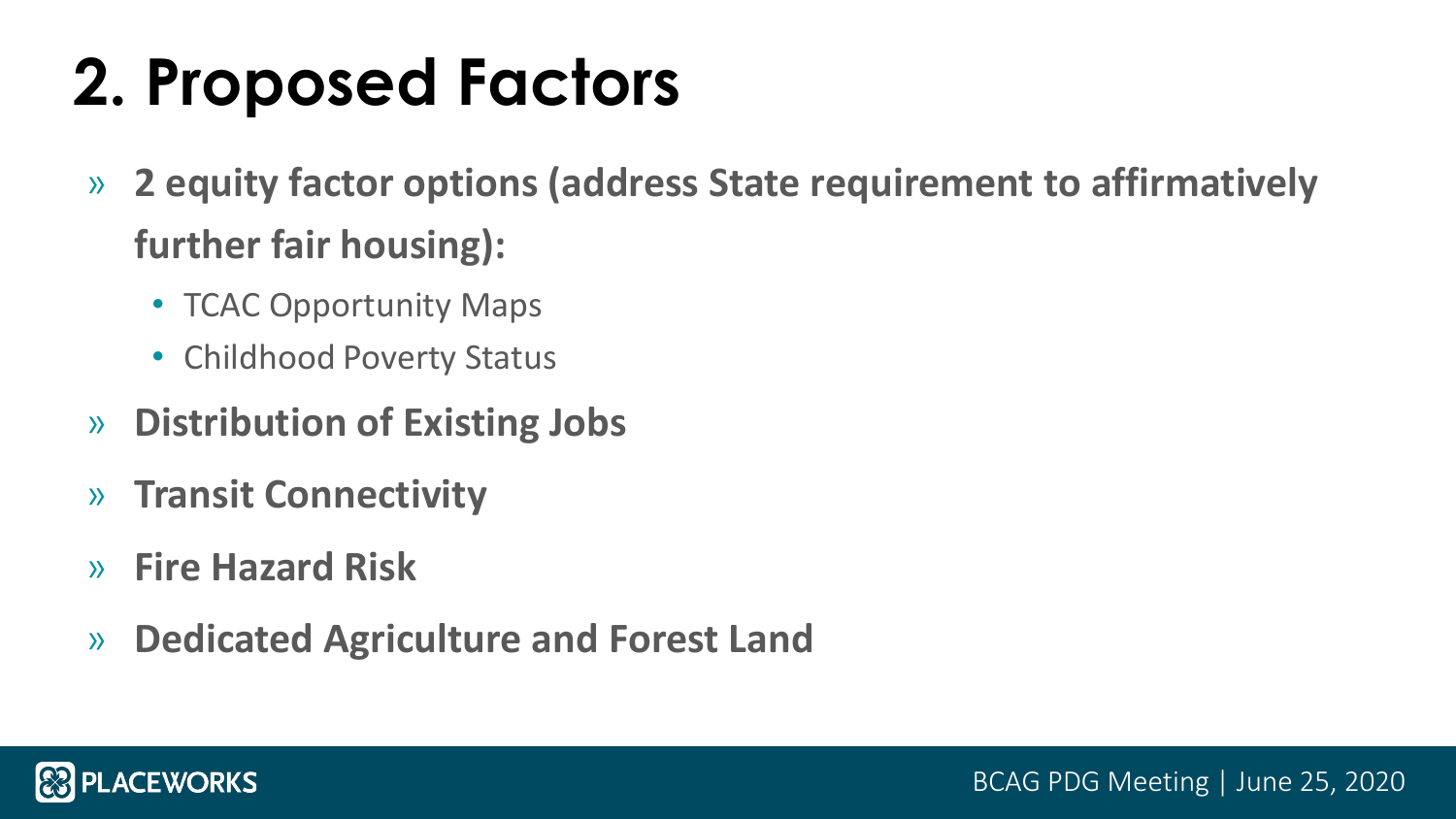# **Equity Factor Comparison**

» **TCAC Opportunity Maps** » **Childhood Poverty Status**

| <b>Jurisdiction</b>          | <b>Opportunity Score</b> | Jurisdiction                 | <b>Opportunity Score</b> |
|------------------------------|--------------------------|------------------------------|--------------------------|
| <b>Unincorporated County</b> | 0.50                     | Oroville                     | 0.50                     |
| Paradise                     | 0.57                     | <b>Biggs</b>                 | 0.83                     |
| Oroville                     | 0.79                     | Gridley                      | 1.16                     |
| <b>Biggs</b>                 | 0.86                     | Chico                        | 1.21                     |
| Gridley                      | 0.87                     | <b>Unincorporated County</b> | 1.27                     |
| Chico                        | 1.50                     | Paradise                     | 1.50                     |





# **Pyportunity Score**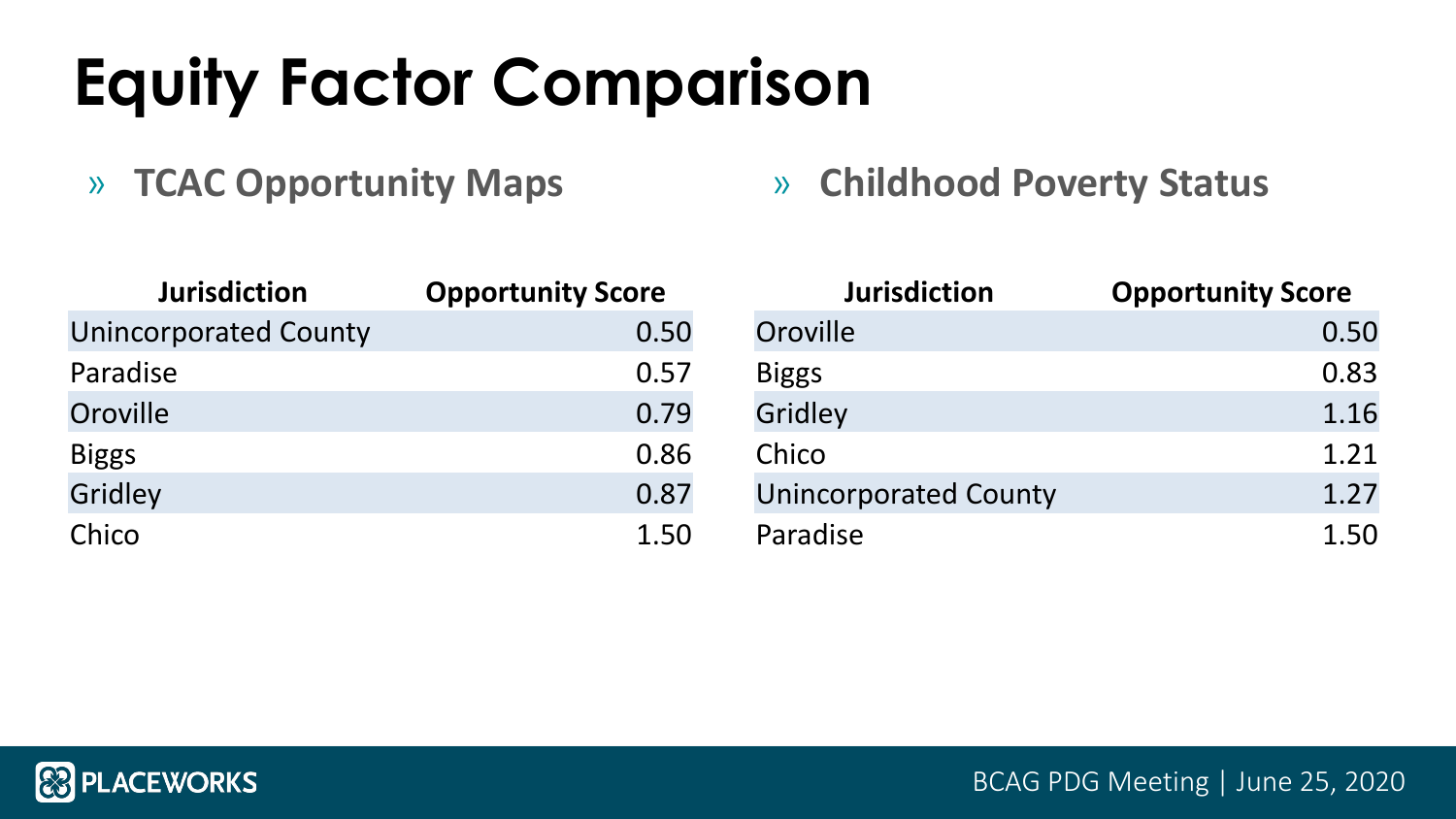# **3. Fire Allocation**

- » **HCD Camp Fire Rebuild Allocation: 8,803 Units**
	- Distribute in proportion to percent of regional housing loss by jurisdiction

|                              | <b>Housing Units</b><br>Destroyed in | Jurisdiction's<br><b>Percent of Total</b> | <b>Fire Rebuild</b> |
|------------------------------|--------------------------------------|-------------------------------------------|---------------------|
| <b>Jurisdiction</b>          | <b>Camp Fire</b>                     | <b>Housing Lost</b>                       | <b>Allocation</b>   |
| <b>Biggs</b>                 |                                      | 0.0%                                      |                     |
| Chico                        |                                      | 0.0%                                      |                     |
| Gridley                      |                                      | 0.0%                                      |                     |
| Oroville                     |                                      | 0.0%                                      |                     |
| Paradise                     | 11,371                               | 77.7%                                     | 6,838               |
| <b>Unincorporated County</b> | 3,268                                | 22.3%                                     | 1,965               |
| Total                        | 14,639                               | 100.0%                                    | 8,803               |



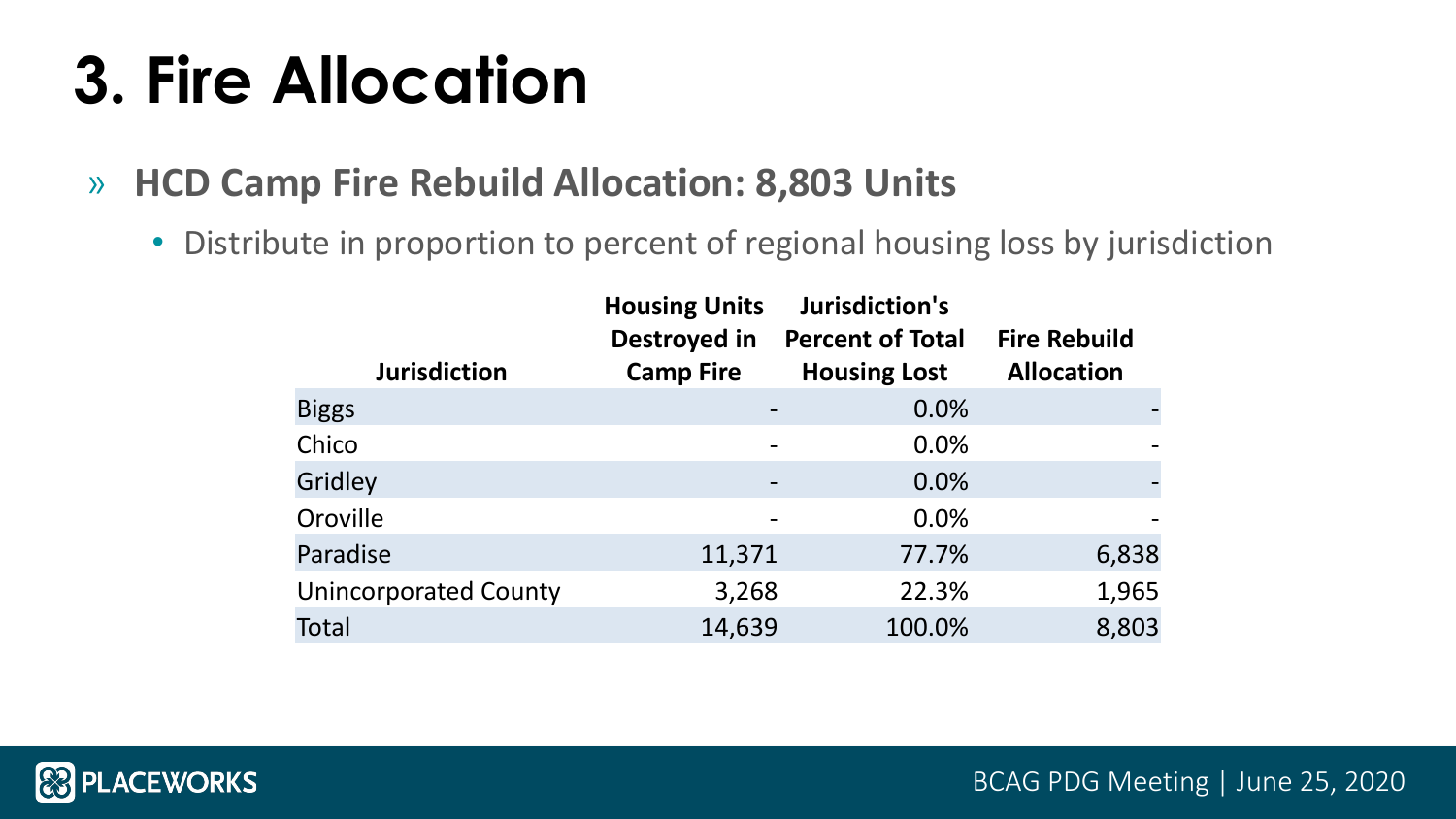# **Manual Adjustments**

» **If desired, the methodology could include manual adjustments**



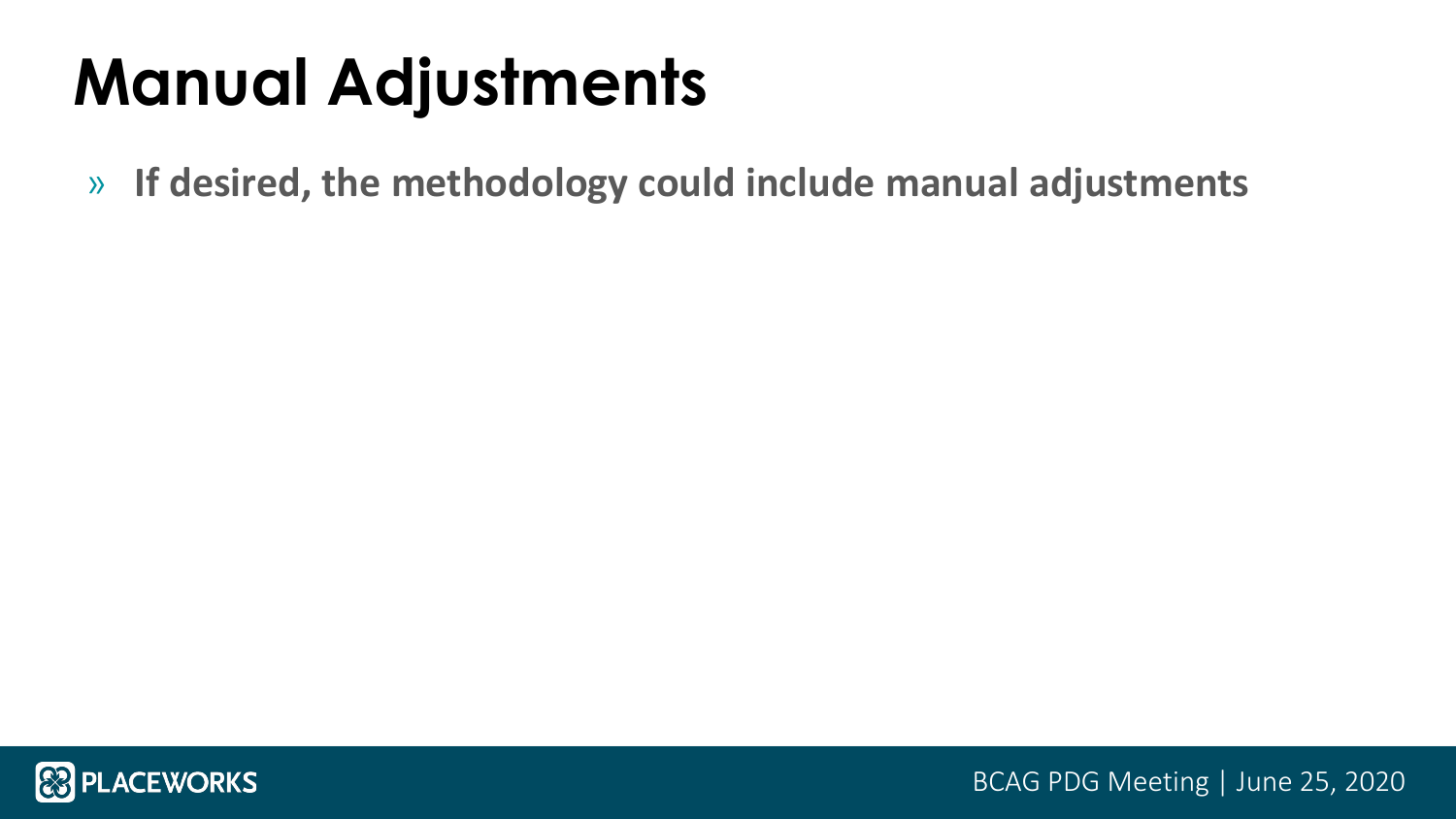# **Example Methodology 1 Equal Weights**

|                                                |                                                                                     |                                                       | <b>Factors and Weights</b>      |                                            |                                                                             |
|------------------------------------------------|-------------------------------------------------------------------------------------|-------------------------------------------------------|---------------------------------|--------------------------------------------|-----------------------------------------------------------------------------|
| <b>TCAC</b><br>Opportunity<br><b>Map Index</b> | <b>Percent of</b><br><b>Children Living</b><br><b>Above Poverty</b><br><b>Level</b> | <b>Transit</b><br><b>Connectivity</b><br><b>Index</b> | <b>Number of Jobs</b><br>(2020) | <b>Lower-Risk</b><br><b>Wildfire Zones</b> | Non-Agriculture<br>and Forest Lands<br> (Percent of Area) (Percent of Area) |
| 20%                                            | 0%                                                                                  | 20%                                                   | 20%                             | 20%                                        | 20%                                                                         |

| <b>Allocation</b>         | <b>Fire Rebuild and Final</b> |
|---------------------------|-------------------------------|
|                           | <b>Total</b>                  |
| Fire Allocation Allocatio |                               |
|                           |                               |
|                           | 4,05                          |
|                           | 32                            |
|                           | 64                            |
| 6,838                     | 7,11                          |
| 1,965                     | 3,28                          |



# **Total Allocation**

|                     |                        | <b>Base Allocation and Factor Adjustment</b> |                   |
|---------------------|------------------------|----------------------------------------------|-------------------|
| <b>Jurisdiction</b> | <b>Base Allocation</b> | <b>Factor Adjusted</b><br><b>Allocation</b>  | <b>Divergence</b> |
| Biggs               | 87                     | 77                                           | (10)              |
| Chico               | 3,016                  | 4,055                                        | 1,039             |
| Gridley             | 362                    | 324                                          | (38)              |
| Oroville            | 650                    | 643                                          | (7)               |
| Paradise            | 376                    | 280                                          | (96)              |
| Unincorporated      | 2,212                  | 1,323                                        | (889)             |
| <b>TOTAL</b>        | 6,703                  | 6,703                                        |                   |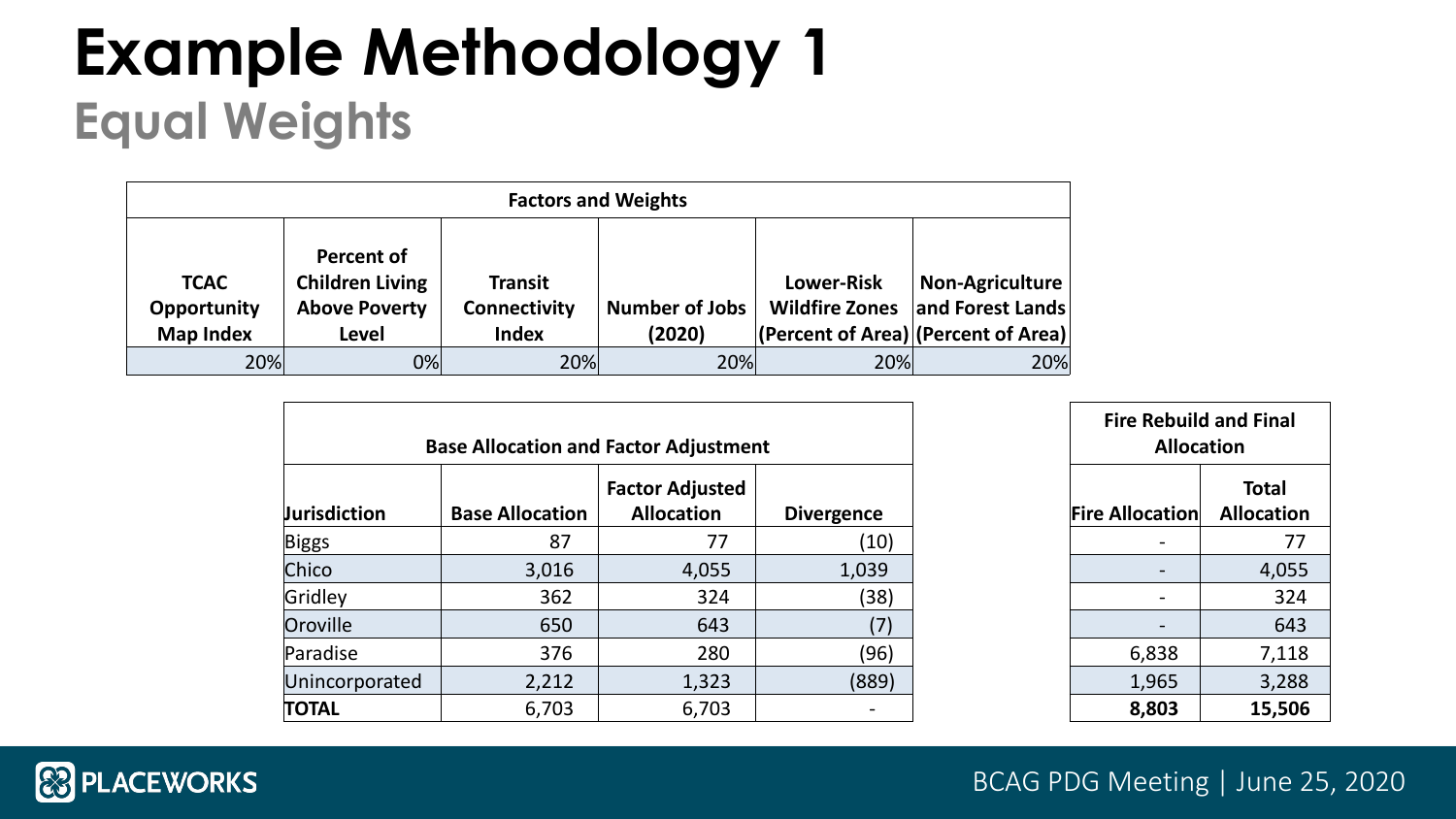## **Example Methodology 2 Fair Housing-TCAC**

|                                             |                                                                       |                                                       | <b>Factors and Weights</b>      |                                            |                                                                                     |
|---------------------------------------------|-----------------------------------------------------------------------|-------------------------------------------------------|---------------------------------|--------------------------------------------|-------------------------------------------------------------------------------------|
| <b>TCAC Opportunity</b><br><b>Map Index</b> | Percent of<br><b>Children Living</b><br><b>Above Poverty</b><br>Level | <b>Transit</b><br><b>Connectivity</b><br><b>Index</b> | <b>Number of Jobs</b><br>(2020) | <b>Lower-Risk</b><br><b>Wildfire Zones</b> | <b>Non-Agriculture</b><br>and Forest Lands<br>(Percent of Area)   (Percent of Area) |
| 80%                                         | 0%                                                                    | 5%                                                    | 5%                              | 5%                                         | 5%                                                                                  |

### **Fire Rebuild and Final Allocation** *<u><b>IFire Allocation*</u> **Total Allocation**

|                     | <b>Base Allocation and Factor Adjustment</b> |                                             |                          | <b>Allocation</b>        | <b>Fire Rebuild and Final</b>     |
|---------------------|----------------------------------------------|---------------------------------------------|--------------------------|--------------------------|-----------------------------------|
| <b>Jurisdiction</b> | <b>Base Allocation</b>                       | <b>Factor Adjusted</b><br><b>Allocation</b> | <b>Divergence</b>        | <b>Fire Allocation</b>   | <b>Total</b><br><b>Allocation</b> |
| Biggs               | 87                                           | 75                                          | (12)                     |                          | 75                                |
| Chico               | 3,016                                        | 4,385                                       | 1,369                    | $\overline{\phantom{a}}$ | 4,385                             |
| Gridley             | 362                                          | 316                                         | (46)                     | $\blacksquare$           | 316                               |
| Oroville            | 650                                          | 541                                         | (109)                    |                          | 541                               |
| Paradise            | 376                                          | 231                                         | (145)                    | 6,838                    | 7,069                             |
| Unincorporated      | 2,212                                        | 1,155                                       | (1,057)                  | 1,965                    | 3,120                             |
| <b>TOTAL</b>        | 6,703                                        | 6,703                                       | $\overline{\phantom{m}}$ | 8,803                    | 15,506                            |



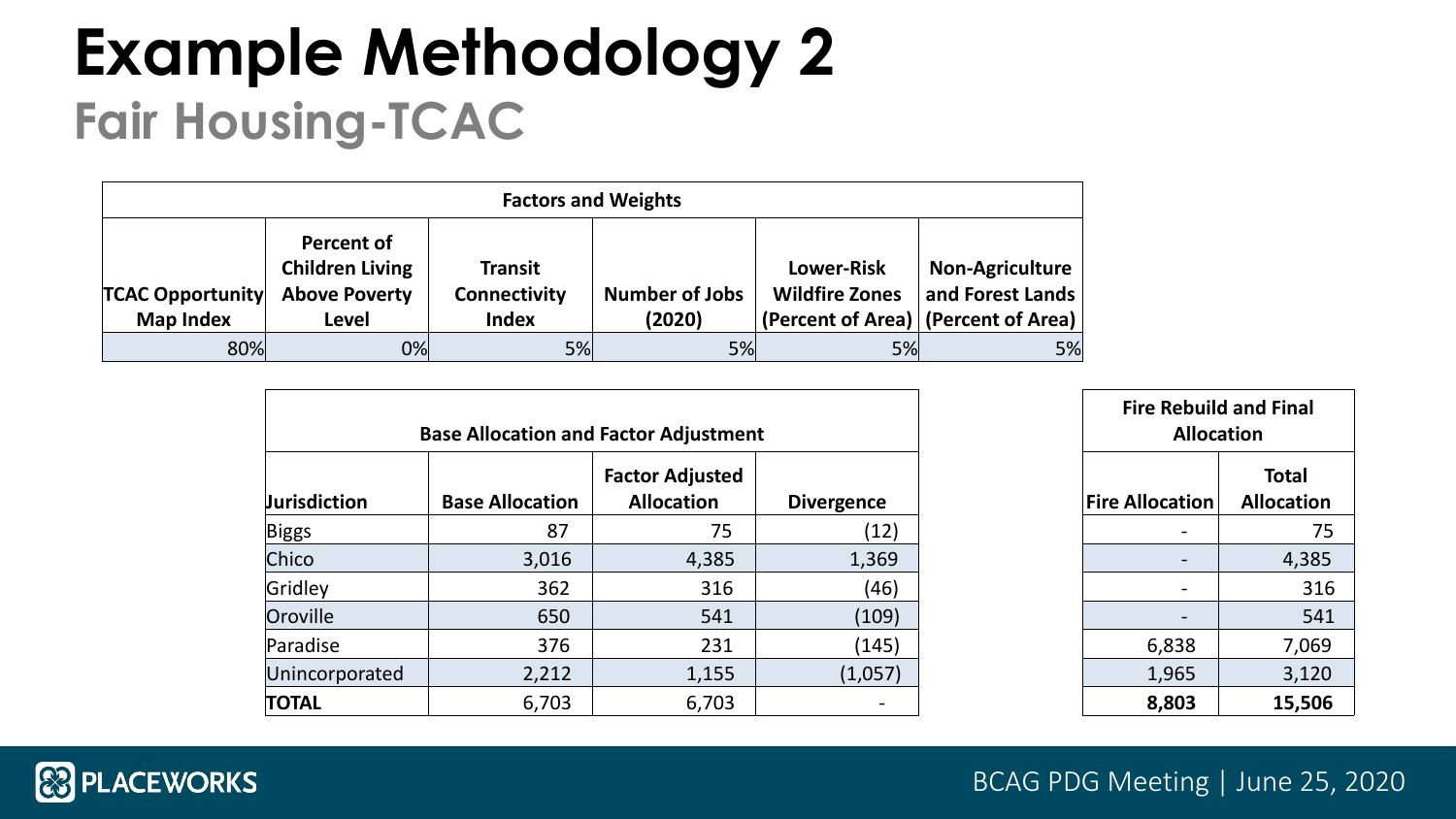# **Example Methodology 3 Fair Housing-Childhood Poverty**

|                                             |                                                                       |                                                       | <b>Factors and Weights</b>      |                                            |                                                                                   |
|---------------------------------------------|-----------------------------------------------------------------------|-------------------------------------------------------|---------------------------------|--------------------------------------------|-----------------------------------------------------------------------------------|
| <b>TCAC Opportunity</b><br><b>Map Index</b> | Percent of<br><b>Children Living</b><br><b>Above Poverty</b><br>Level | <b>Transit</b><br><b>Connectivity</b><br><b>Index</b> | <b>Number of Jobs</b><br>(2020) | <b>Lower-Risk</b><br><b>Wildfire Zones</b> | <b>Non-Agriculture</b><br>and Forest Lands<br>(Percent of Area) (Percent of Area) |
| 0%                                          | 80%                                                                   | 5%                                                    | 5%                              | 5%                                         | 5%                                                                                |

### **Fire Rebuild and Final Allocation** *<u><b>IFire Allocation*</u> **Total Allocation**

|                     | <b>Base Allocation and Factor Adjustment</b> |                                             |                   | <b>Fire Rebuild and Final</b><br><b>Allocation</b>                                                                                                |                                   |
|---------------------|----------------------------------------------|---------------------------------------------|-------------------|---------------------------------------------------------------------------------------------------------------------------------------------------|-----------------------------------|
| <b>Jurisdiction</b> | <b>Base Allocation</b>                       | <b>Factor Adjusted</b><br><b>Allocation</b> | <b>Divergence</b> | <b>Fire Allocation</b>                                                                                                                            | <b>Total</b><br><b>Allocation</b> |
| Biggs               | 87                                           | 65                                          | (22)              |                                                                                                                                                   | 65                                |
| Chico               | 3,016                                        | 3,288                                       | 272               |                                                                                                                                                   | 3,288                             |
| Gridley             | 362                                          | 351                                         | (11)              | $\hskip1.6pt\hskip1.6pt\hskip1.6pt\hskip1.6pt\hskip1.6pt\hskip1.6pt\hskip1.6pt\hskip1.6pt\hskip1.6pt\hskip1.6pt\hskip1.6pt\hskip1.6pt\hskip1.6pt$ | 351                               |
| Oroville            | 650                                          | 357                                         | (293)             |                                                                                                                                                   | 357                               |
| Paradise            | 376                                          | 444                                         | 68                | 6,838                                                                                                                                             | 7,282                             |
| Unincorporated      | 2,212                                        | 2,198                                       | (14)              | 1,965                                                                                                                                             | 4,163                             |
| <b>TOTAL</b>        | 6,703                                        | 6,703                                       | $\blacksquare$    | 8,803                                                                                                                                             | 15,506                            |



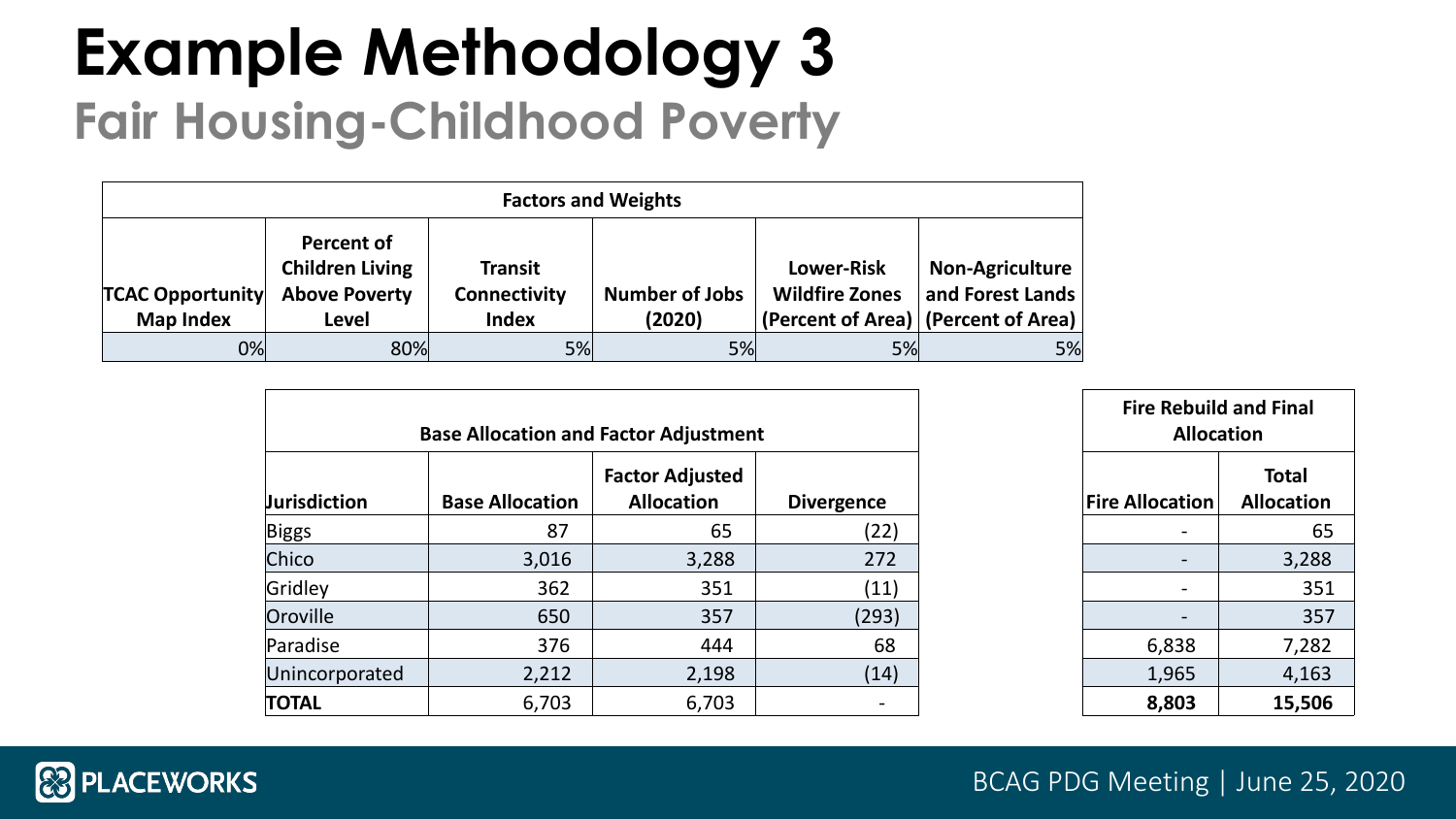## **Example Methodology 4 Transit**

|                                                |                                                                              | <b>Factors and Weights</b>                            |                                 |                                                                                   |                                            |
|------------------------------------------------|------------------------------------------------------------------------------|-------------------------------------------------------|---------------------------------|-----------------------------------------------------------------------------------|--------------------------------------------|
| <b>TCAC</b><br>Opportunity Map<br><b>Index</b> | <b>Percent of</b><br><b>Children Living</b><br><b>Above Poverty</b><br>Level | <b>Transit</b><br><b>Connectivity</b><br><b>Index</b> | <b>Number of Jobs</b><br>(2020) | <b>Lower-Risk</b><br><b>Wildfire Zones</b><br>(Percent of Area) (Percent of Area) | <b>Non-Agriculture</b><br>and Forest Lands |
| 5%                                             | 0%                                                                           | 80%                                                   | 5%                              | 5%                                                                                | 5%                                         |

# **Fire Rebuild and Final Allocation Total Allocation**

|                     | <b>Base Allocation and Factor Adjustment</b> |                                             |                   |
|---------------------|----------------------------------------------|---------------------------------------------|-------------------|
| <b>Jurisdiction</b> | <b>Base Allocation</b>                       | <b>Factor Adjusted</b><br><b>Allocation</b> | <b>Divergence</b> |
| <b>Biggs</b>        | 87                                           | 55                                          | (32)              |
| Chico               | 3,016                                        | 4,309                                       | 1,293             |
| Gridley             | 362                                          | 253                                         | (109)             |
| Oroville            | 650                                          | 665                                         | 15                |
| Paradise            | 376                                          | 284                                         | (92)              |
| Unincorporated      | 2,212                                        | 1,136                                       | (1,076)           |
| <b>TOTAL</b>        | 6,703                                        | 6,703                                       | -                 |

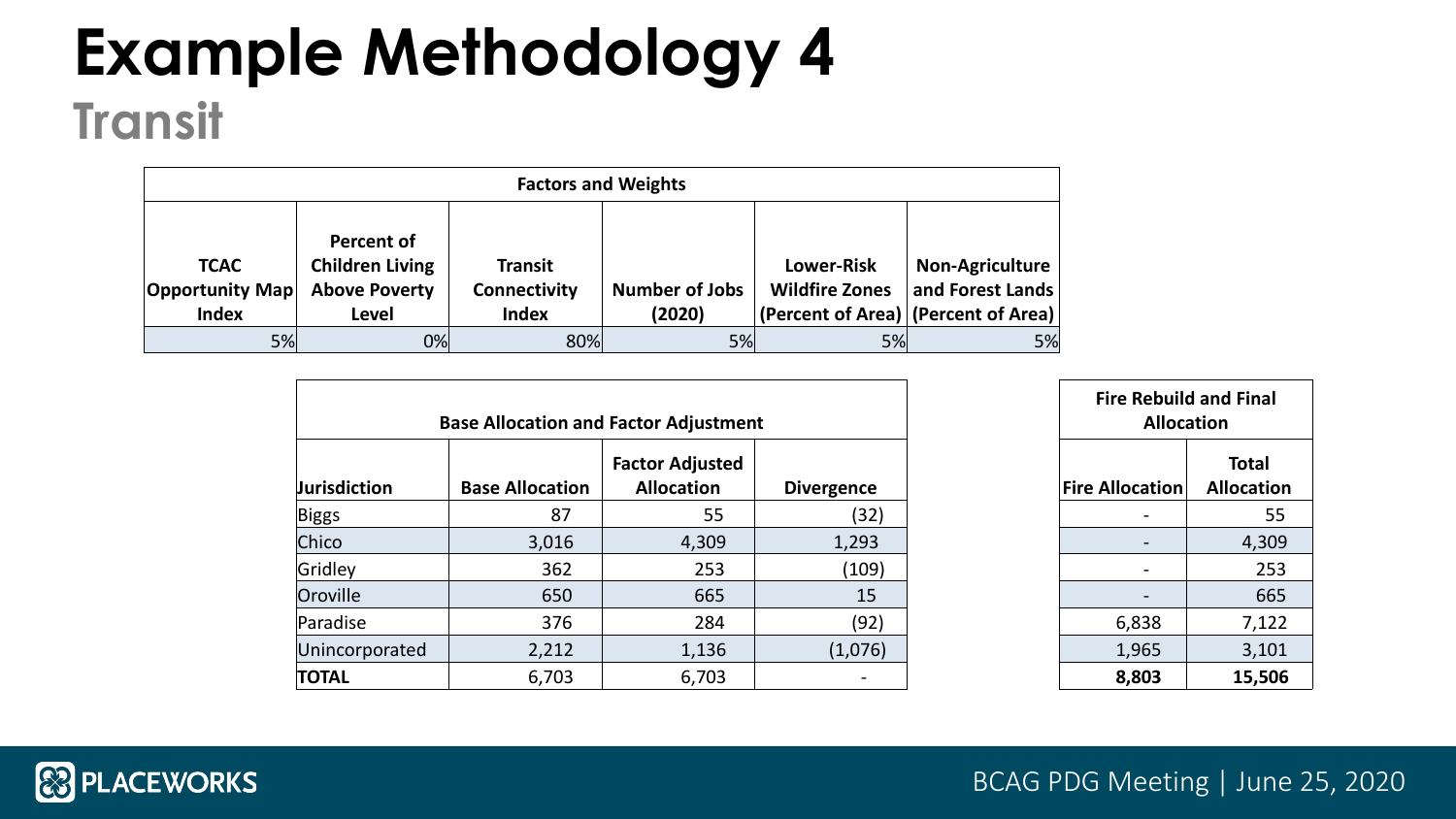### **Example Methodology 5 Jobs**

| <b>Factors and Weights</b>                                                                                              |    |                                                       |                          |                   |                                                                                           |  |  |
|-------------------------------------------------------------------------------------------------------------------------|----|-------------------------------------------------------|--------------------------|-------------------|-------------------------------------------------------------------------------------------|--|--|
| Percent of<br><b>Children Living</b><br><b>TCAC</b><br><b>Above Poverty</b><br>Opportunity<br><b>Map Index</b><br>Level |    | <b>Transit</b><br><b>Connectivity</b><br><b>Index</b> | Number of Jobs<br>(2020) | <b>Lower-Risk</b> | Non-Agriculture<br>Wildfire Zones and Forest Lands<br>(Percent of Area) (Percent of Area) |  |  |
| 5%                                                                                                                      | 0% | 5%                                                    | 80%                      | 5%                | 5%                                                                                        |  |  |

#### **Fire Rebuild and Final Allocation Acation Total Allocation**





|                     | <b>Base Allocation and Factor Adjustment</b> | <b>Fire Rebuild and Final</b><br><b>Allocation</b> |                                                                                                                                                              |                                  |                                   |
|---------------------|----------------------------------------------|----------------------------------------------------|--------------------------------------------------------------------------------------------------------------------------------------------------------------|----------------------------------|-----------------------------------|
| <b>Jurisdiction</b> | <b>Base Allocation</b>                       | <b>Factor Adjusted</b><br><b>Allocation</b>        | <b>Divergence</b>                                                                                                                                            | <b>Fire</b><br><b>Allocation</b> | <b>Total</b><br><b>Allocation</b> |
| Biggs               | 87                                           | 50                                                 | (37)                                                                                                                                                         |                                  | 50                                |
| Chico               | 3,016                                        | 4,214                                              | 1,198                                                                                                                                                        |                                  | 4,214                             |
| Gridley             | 362                                          | 220                                                | (142)                                                                                                                                                        |                                  | 220                               |
| Oroville            | 650                                          | 509                                                | (141)                                                                                                                                                        |                                  | 509                               |
| Paradise            | 376                                          | 225                                                | (151)                                                                                                                                                        | 6,838                            | 7,063                             |
| Unincorporated      | 2,212                                        | 1,485                                              | (727)                                                                                                                                                        | 1,965                            | 3,450                             |
| <b>TOTAL</b>        | 6,703                                        | 6,703                                              | $\hskip1.6pt\hskip1.6pt\hskip1.6pt\hskip1.6pt\hskip1.6pt\hskip1.6pt\hskip1.6pt\hskip1.6pt\hskip1.6pt\hskip1.6pt\hskip1.6pt\hskip1.6pt\hskip1.6pt\hskip1.6pt$ | 8,803                            | 15,506                            |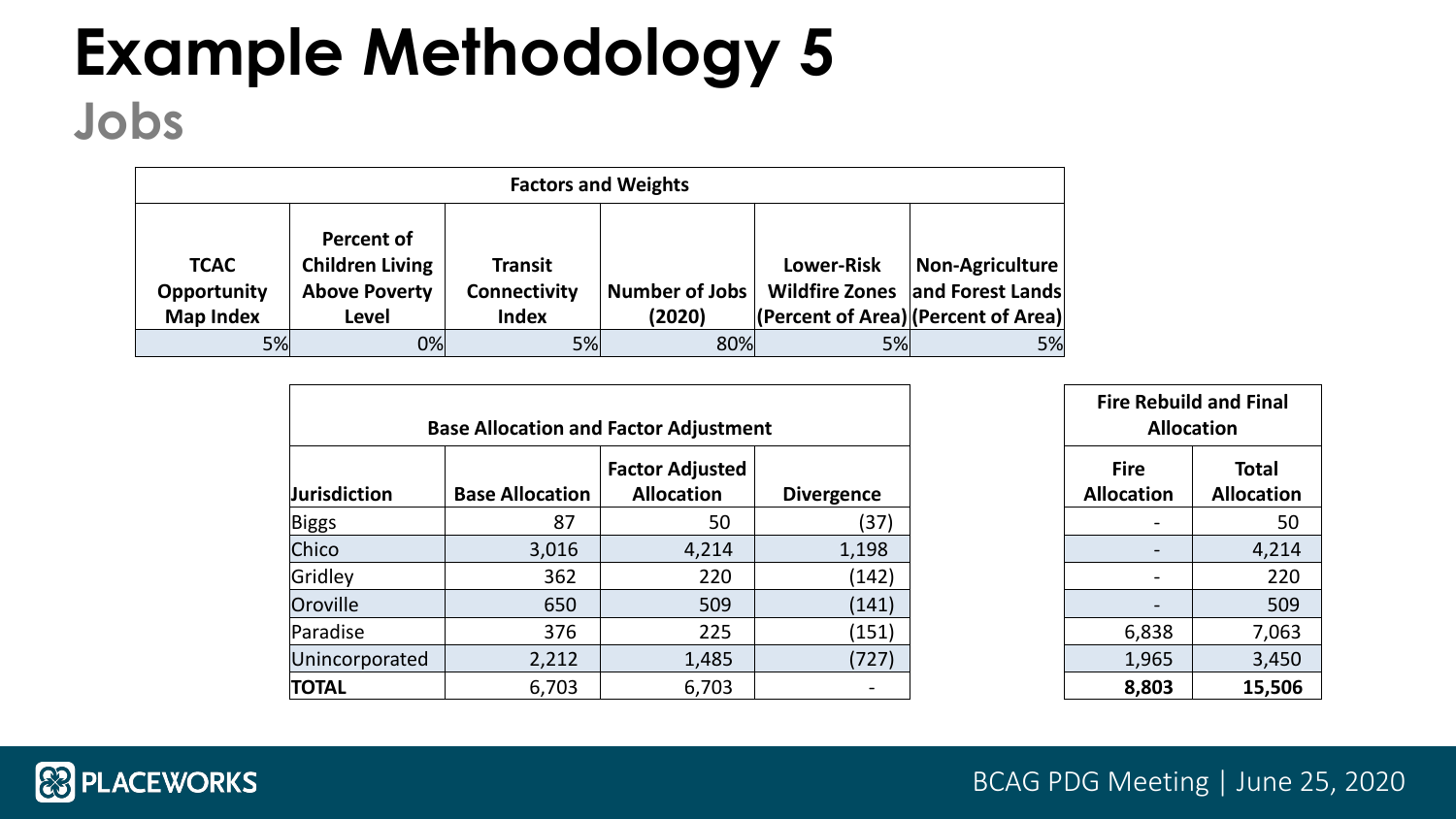## **Example Methodology 6 Fire Risk**

| <b>Factors and Weights</b>                                                                                              |    |                                                       |                          |                   |                                                                                           |  |  |  |
|-------------------------------------------------------------------------------------------------------------------------|----|-------------------------------------------------------|--------------------------|-------------------|-------------------------------------------------------------------------------------------|--|--|--|
| Percent of<br><b>Children Living</b><br><b>TCAC</b><br><b>Above Poverty</b><br>Opportunity<br><b>Map Index</b><br>Level |    | <b>Transit</b><br><b>Connectivity</b><br><b>Index</b> | Number of Jobs<br>(2020) | <b>Lower-Risk</b> | Non-Agriculture<br>Wildfire Zones and Forest Lands<br>(Percent of Area) (Percent of Area) |  |  |  |
| 5%                                                                                                                      | 0% | 5%                                                    | 5%                       | 80%               | 5%                                                                                        |  |  |  |

#### **Fire Rebuild and Final**

| <b>Allocation</b> |                   |  |  |  |  |
|-------------------|-------------------|--|--|--|--|
| e                 | Total             |  |  |  |  |
| tion              | <b>Allocation</b> |  |  |  |  |
|                   | 95                |  |  |  |  |
|                   | 3,615             |  |  |  |  |
|                   | 397               |  |  |  |  |
|                   | 712               |  |  |  |  |
| ,838              | 7,018             |  |  |  |  |
| ,965              | 3,668             |  |  |  |  |
| ,803              | 15,506            |  |  |  |  |





|                     |                        | <b>Base Allocation and Factor Adjustment</b> |                   | <b>Fire Rebuild and Final</b><br><b>Allocation</b> |
|---------------------|------------------------|----------------------------------------------|-------------------|----------------------------------------------------|
| <b>Jurisdiction</b> | <b>Base Allocation</b> | <b>Factor Adjusted</b><br><b>Allocation</b>  | <b>Divergence</b> | <b>Fire</b><br><b>Allocation</b>                   |
| Biggs               | 87                     | 95                                           | 8                 |                                                    |
| Chico               | 3,016                  | 3,615                                        | 599               |                                                    |
| Gridley             | 362                    | 397                                          | 35                |                                                    |
| Oroville            | 650                    | 712                                          | 62                |                                                    |
| Paradise            | 376                    | 180                                          | (196)             | 6,838                                              |
| Unincorporated      | 2,212                  | 1,703                                        | (509)             | 1,965                                              |
| <b>TOTAL</b>        | 6,703                  | 6,703                                        |                   | 8,803                                              |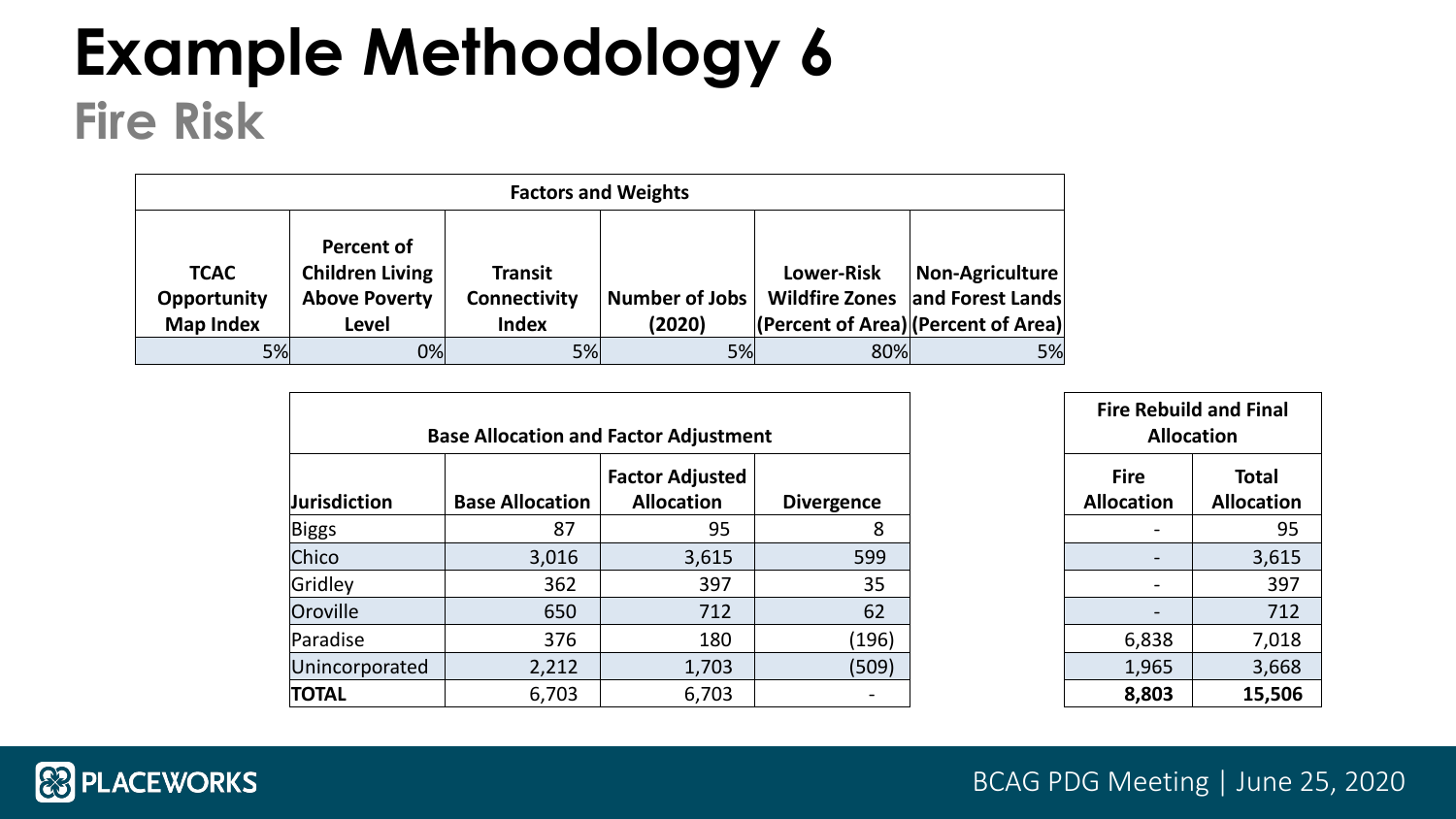## **Example Methodology 7 Agriculture and Forest Lands**

| <b>Factors and Weights</b>                  |                                                                              |                                                |                                 |                                            |                                                                                     |  |  |
|---------------------------------------------|------------------------------------------------------------------------------|------------------------------------------------|---------------------------------|--------------------------------------------|-------------------------------------------------------------------------------------|--|--|
| <b>TCAC Opportunity</b><br><b>Map Index</b> | <b>Percent of</b><br><b>Children Living</b><br><b>Above Poverty</b><br>Level | <b>Transit</b><br>Connectivity<br><b>Index</b> | <b>Number of Jobs</b><br>(2020) | <b>Lower-Risk</b><br><b>Wildfire Zones</b> | <b>Non-Agriculture</b><br>and Forest Lands<br>(Percent of Area)   (Percent of Area) |  |  |
| 5%                                          | 0%                                                                           | 5%                                             | 5%                              | 5%                                         | 80%                                                                                 |  |  |

#### **Fire Rebuild and Final**

| Rebulld and Final<br><b>Allocation</b> |                                   |  |  |  |  |  |
|----------------------------------------|-----------------------------------|--|--|--|--|--|
| cation                                 | <b>Total</b><br><b>Allocation</b> |  |  |  |  |  |
|                                        | 110                               |  |  |  |  |  |
|                                        | 3,751                             |  |  |  |  |  |
|                                        | 435                               |  |  |  |  |  |
|                                        | 788                               |  |  |  |  |  |
| 838                                    | 7,320                             |  |  |  |  |  |
| 965                                    | 3,103                             |  |  |  |  |  |
| 803                                    | 15,506                            |  |  |  |  |  |

|                     |                        | <b>Base Allocation and Factor Adjustment</b> |                   | <b>Allocation</b>      | <b>Fire Rebuild and Final</b> |                                   |
|---------------------|------------------------|----------------------------------------------|-------------------|------------------------|-------------------------------|-----------------------------------|
| <b>Jurisdiction</b> | <b>Base Allocation</b> | <b>Factor Adjusted</b><br><b>Allocation</b>  | <b>Divergence</b> | <b>Fire Allocation</b> |                               | <b>Total</b><br><b>Allocation</b> |
| Biggs               | 87                     | 110                                          | 23                |                        |                               | 110                               |
| Chico               | 3,016                  | 3,751                                        | 735               |                        |                               | 3,751                             |
| Gridley             | 362                    | 435                                          | 73                |                        | $\qquad \qquad \blacksquare$  | 435                               |
| Oroville            | 650                    | 788                                          | 138               |                        |                               | 788                               |
| Paradise            | 376                    | 482                                          | 106               | 6,838                  |                               | 7,320                             |
| Unincorporated      | 2,212                  | 1,138                                        | (1,074)           | 1,965                  |                               | 3,103                             |
| <b>TOTAL</b>        | 6,703                  | 6,703                                        |                   | 8,803                  |                               | 15,506                            |

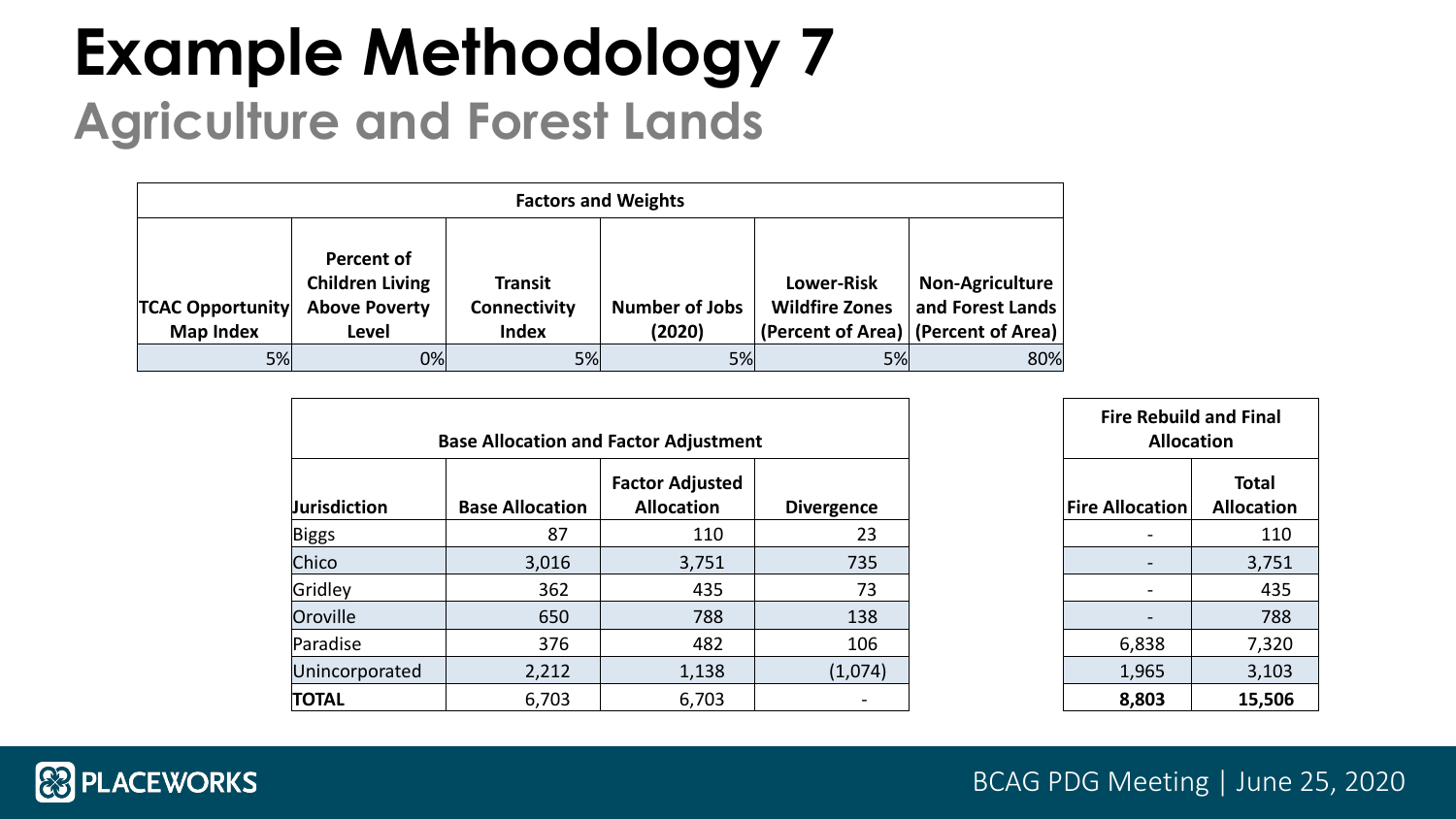# **Methodologies 1-7**

| <b>Jurisdiction</b> | <b>Base + Fire</b><br><b>Allocation</b> | 1. Equal | 2. Fair Housing-<br><b>TCAC</b> | 3. Fair Housing-<br><b>Childhood</b><br><b>Poverty</b> | 4. Transit | 5. Jobs | <b>6. Fire Risk</b> | 7. Agriculture<br>and Forest |
|---------------------|-----------------------------------------|----------|---------------------------------|--------------------------------------------------------|------------|---------|---------------------|------------------------------|
| Biggs               | 87                                      | 77       | 75                              | 65                                                     | 55         | 50      | 95                  | 110                          |
| Chico               | 3,016                                   | 4,055    | 4,385                           | 3,288                                                  | 4,309      | 4,214   | 3,615               | 3,751                        |
| Gridley             | 362                                     | 324      | 316                             | 351                                                    | 253        | 220     | 397                 | 435                          |
| Oroville            | 650                                     | 643      | 541                             | 357                                                    | 665        | 509     | 712                 | 788                          |
| Paradise            | 7,214                                   | 7,118    | 7,069                           | 7,282                                                  | 7,122      | 7,063   | 7,018               | 7,320                        |
| Unincorporated      | 4,177                                   | 3,288    | 3,120                           | 4,163                                                  | 3,101      | 3,450   | 3,668               | 3,103                        |
| <b>TOTAL</b>        | 6,703                                   | 15,506   | 15,506                          | 15,506                                                 | 15,506     | 15,506  | 15,506              | 15,506                       |